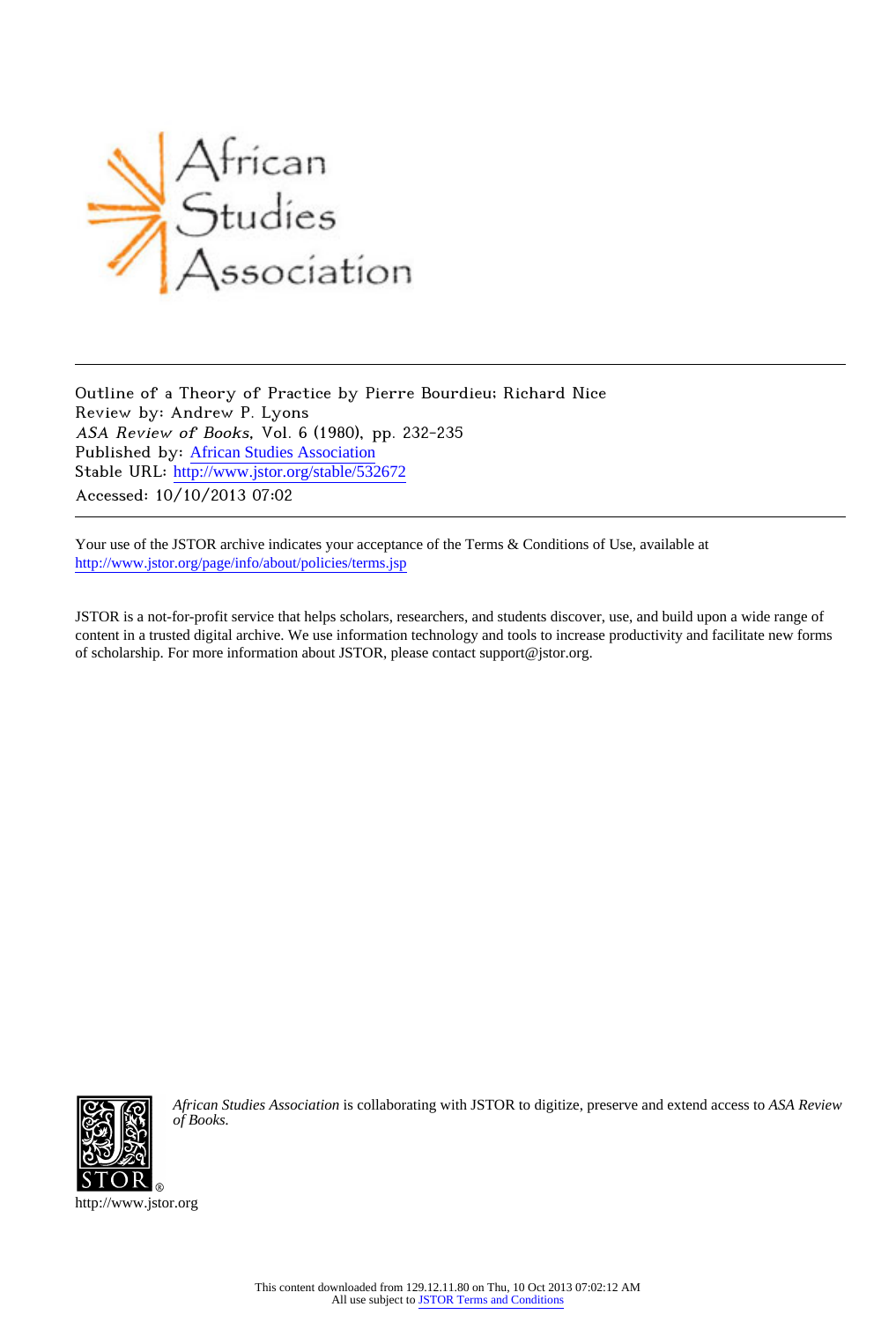**John W. Hanson Institute for International Studies in Education Michigan State University** 

**Pierre Bourdieu. Outline of a Theory of Practice, Trans. by Richard Nice. Cambridge, London, New York, Melbourne: Cambridge University Press, 1977. viii + 248 pp. Figures, notes, index. \$18.95.** 

**In an essay on "Philosophy and Politics," the late Bertrand**  Russell quotes a particularly abstruse passage of Hegel's, concerning the definition of the "Absolute Idea," and wryly com**ments: "I hate to spoil the luminous clarity of this sentence**  by any commentary, but. . . . " Anyone who wishes to read Bour**dieu might do well to refresh himself/herself with Russell's witticism, a necessary tonic for all those who recklessly waddle through oceans of intellectual mud.** 

**The following sentence is perpetrated at the beginning of M. Bourdieu's chapter, "Structures and the Habitus":** 

**In order to escape the realism of the structure, which hypostatizes systems of objective relations by converting them into totalities already constituted outside of indi? vidual history and group history, it is necessary to pass**  from the opus operatum to the modus operandi, from statis**tical regularity or algebraic structure to the principle of the production of this observed order, and to construct the theory of practice or, more precisely, the theory of the mode of generation of practices, which is the precondition for establishing an experimental science of the dialectic of the internalization of externality and the**  externalization of internality, or more simply, of incor**poration and objectification. (p. 72)** 

**Although M. Bourdieu's book is an effort to read, I do not mean to suggest that it is without merit. It is possible to extract some gems out of the mud, clean them, and expose them to clear light.** 

**Mr. Nice, Bourdieu's translator, tells us that the author became impatient with prevailing schools in anthropology and philosophy during the course of his ethnographic fieldwork among the Kabyle Berber. That fieldwork took place at the time of the Algerian War. In the course of it, Bourdieu was led to reconsider the role of the fieldworker as an outside observer, and to reject the intellectualism of structuralism and phenomenology, which respectively deny the possibility of and the socioeconomic basis for meaningful social action. M. Bourdieu's work**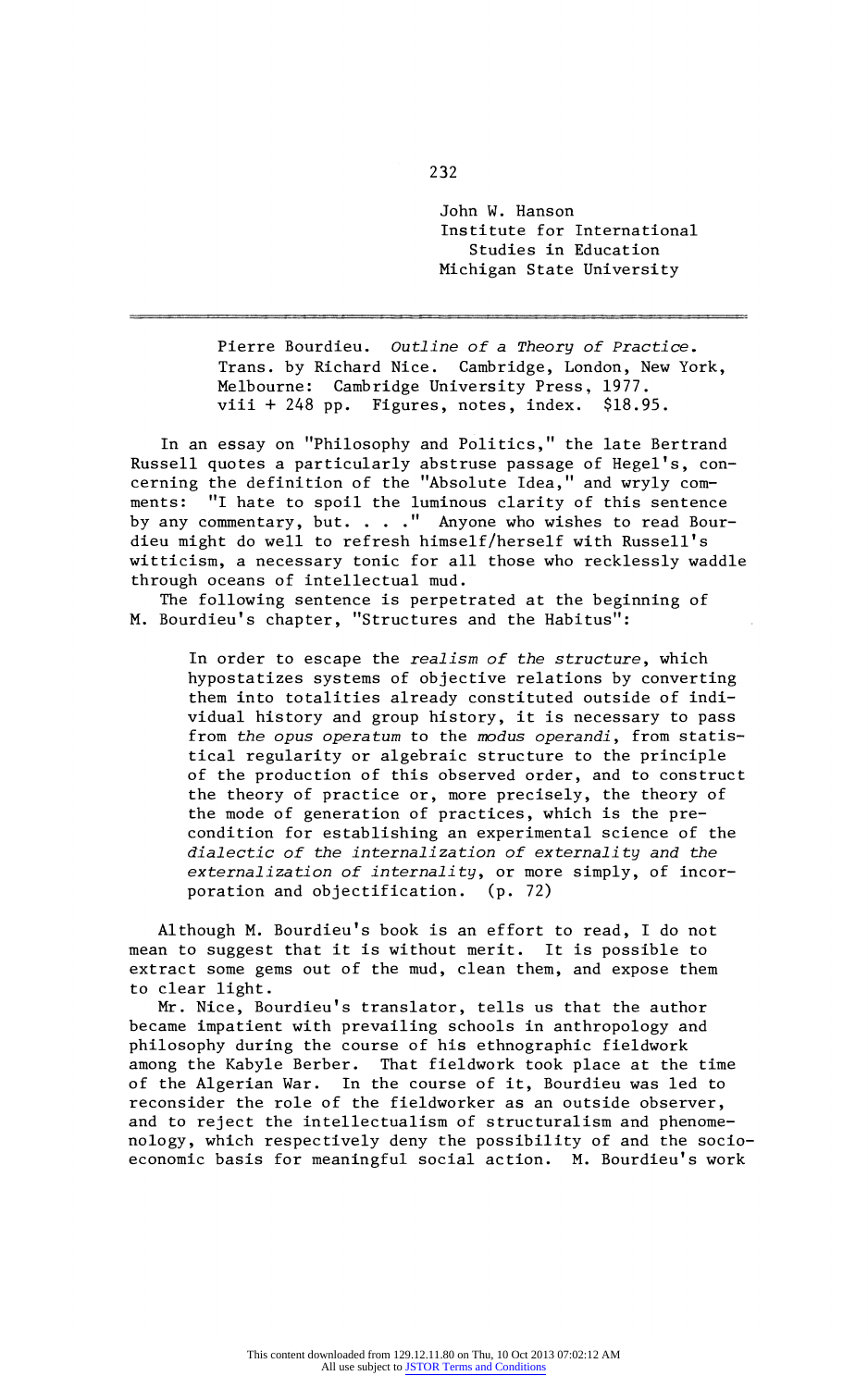**is about fundamental problems in social science, namely, how we understand what social actors do, and particularly why problems arise when westerners endeavor to understand everyday thoughts, actions, and relationships in peasant societies. Accordingly, it is addressed not merely to students of North Africa, but rather to a much wider audience. Nonetheless, the ethnographic specialist will be intrigued by Bourdieu's discussion of gift exchange, parallel cousin marriage, the honor code, the struc? ture of the Kabyle house, and the agricultural calendar. In the course of Bourdieu's discussion, the following theoretical points emerge.** 

**First, Bourdieu objects to the use of Saussurean principles by social scientists who regard culture as a code or body of rules which social actors merely realize. Structuralists and Marxist-structuralists have eliminated strategy (whether volun? tary or involuntary), intentionality, and the realities of power**  from their accounts of social behavior. Accounts of gift exchange, such as that of Lévi-Strauss, portray actors as fulfill**ing norms of, or following rules of reciprocity. In actuality, gift exchange involves much strategic play: the timing of a gift or counter-gift, the assessment of whom one should chal? lenge, and in what way the challenge should be effected are all key elements in the game. Parallel cousin marriage (father's**  brother's daughter's marriage) presents a challenge to struc**turalists insofar as it defies the fundamental principle that one should exchange with outsiders. In Berber society, it is one of three modes of marriage (the others being prestigious marriage with outsiders and "ordinary" marriages) which may be**  chosen. The choice depends on a variety of factors. An important lineage may choose to enhance its "symbolic capital"--its men, its honor, its land--by endogamic marriage, rather than **risk a diminution in solidarity and a threat to patrimony by bringing in outsiders. Alternatively, the leading figures in**  the groups may view an alliance marriage with nonkin at a distance as a means of gaining prestige and needed political con**nections. Sometimes one son may marry an outsider, whereas another son marries endogamously. In theory, parallel cousin marriage is always prestigious, but in actuality it may be an arrangement which covers social cracks. Thus, a poor male may be forced to marry his unwed, unloved, and ugly cousin. A man who has much land, but works rarely and has little prestige, may be compelled to wed his daughter to a husband whose family is endowed with many male hands, but precious little land for those hands to work on. Strategies which result in the promo? tion of sectional interests may not be viewed as selfish moves by those who make them. They can be rationalized in terms of conformity to social norms. Actors misrecognize their motives.** 

**Methodological objectivists who regard social rules as grammatical codes thus fail to realize the subtleties of social behavior which may appear to the outsider as mere performance,**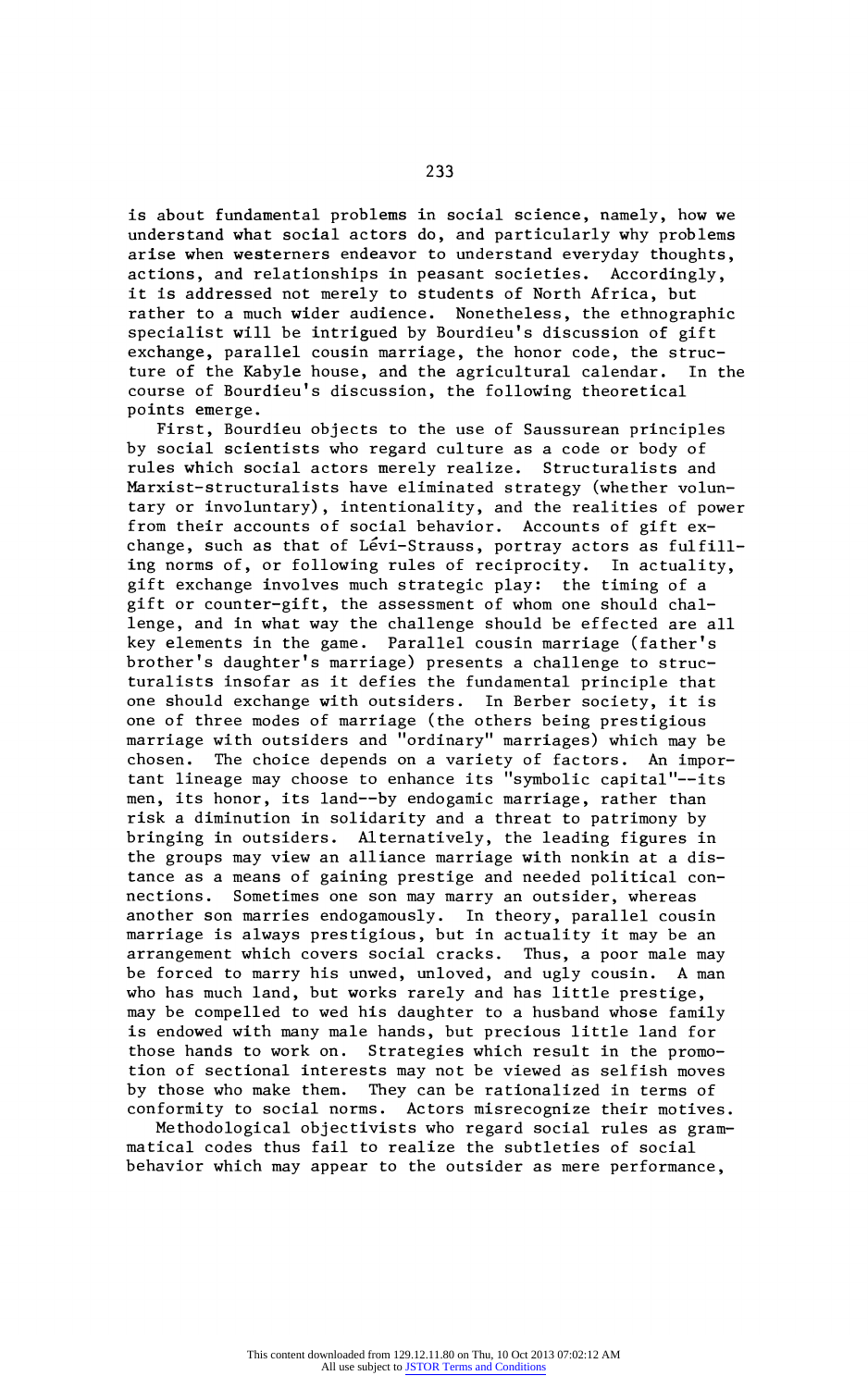as automatic realization of *langue* in parole. Bourdieu's per**spective here seems barely distinguishable from that of the transactionalists, anthropologists who view social reality as a game and social actors as the players and who adopt an extremely individualistic perspective in their work. However, Bourdieu substitutes for the codes and grammars of the structuralists his own notion of the habitus. The habitus is produced by the material conditions of existence in a society. It is a body of dispositions. It is often inarticulate. In other words, we can say of a people that they do what they do when they have to do it, and in the same circumstances they may tend to do it in similar ways. They will perhaps only say why they are doing it and give an account of the rules they follow when problems occur. Social actions are, therefore, regular without being based in**  Their actions in one realm of activity, for example, **copulation, will influence the way they conceptualize other realms of activity, such as ploughing, and vice versa. Social actions are adapted to their goals, albeit the adaptation may**  Bourdieu compares a group following its **habitus to an orchestra without a conductor.** 

**Second, Bourdieu's attack on objectivism does not lead him to radical subjectivism. He condemns the phenomenologists for ignoring the material and social conditions which give rise to beliefs.** 

**Third, in an account of the structure of the Kabyle house, the details of which are inappropriately omitted from this translation, and in his consideration of the ritual calendar and of Kabyle ritual, Bourdieu presents an outline of the sym? bolic organization of both space and time, whose structures appear to accord with the binary schemata so beloved of the structuralist school. The Kabyle house has male and female parts, but as a whole is female in relation to the outside.**  The oppositions, wet/dry, left/right, female/male, are all evi**dent in the ritual calendar. However, Bourdieu is contemptuous of the "structuralist vulgate" which views such binary opposi? tions as the inevitable consequence of the structure of mind**  "In fact, this plannerless plan is no less mysterious **than the plan of a supreme planner" (p. 120). Bourdieu regards**  binary oppositions as mnemonic devices, at least in their ori**gins, and their origins are no mystery. They arise out of the orientations of the body in practical actions, out of the facts of fertility, life, and death which Frazer placed at the root of ritual. A very practical intelligence views ploughing, copula? tion, and the art of the smithy as the union of contraries. Bourdieu simultaneously affirms both the practical origin of the categories and actions of ritual and the enchanted nature of the present practice of ritual. This reviewer regards his assertion that ritual merely mimics practical actions as far too simplistic, an overreaction to the intellectualism of his opponents. Fourth, Bourdieu observes that Kabyle would not of their own**